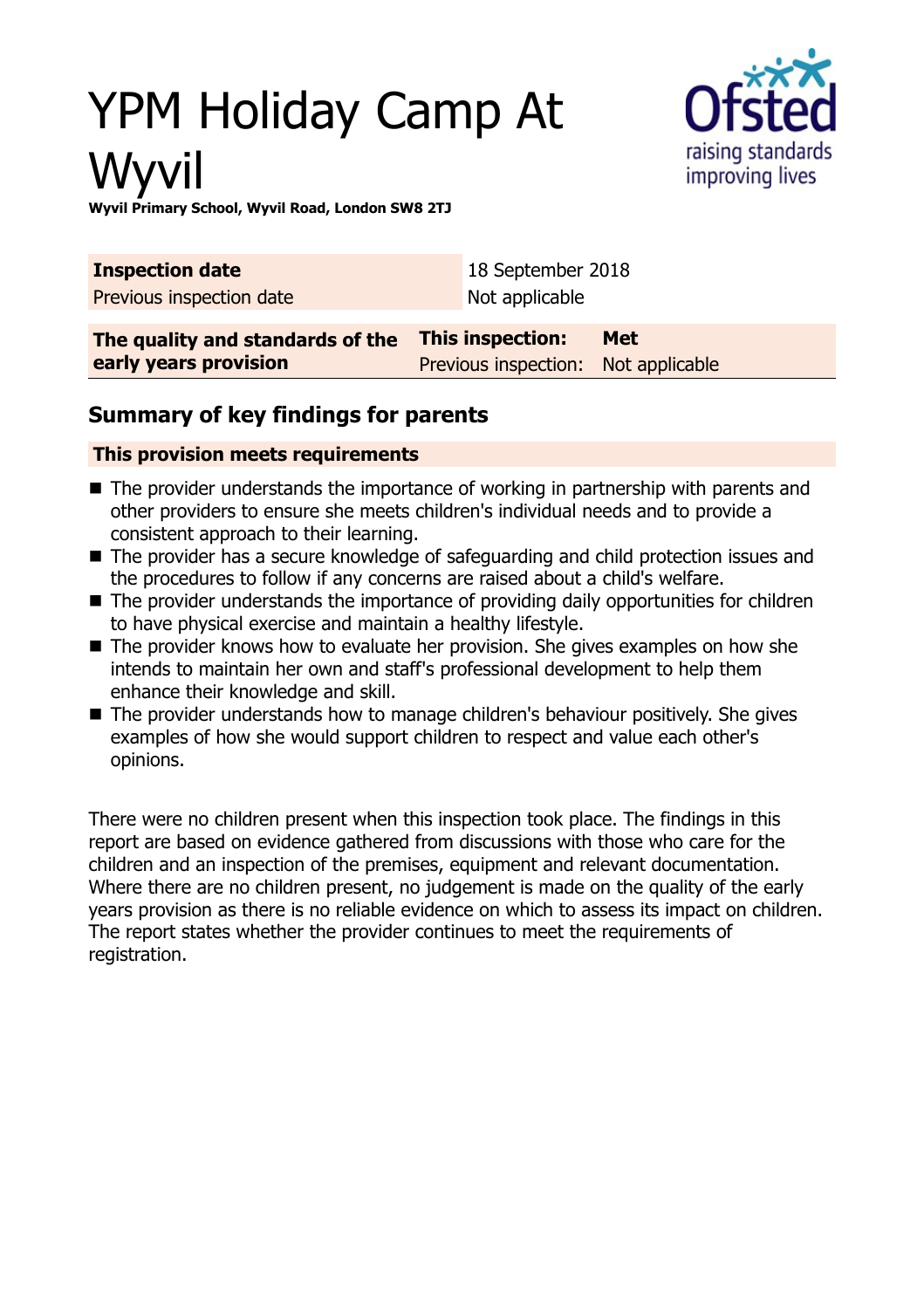#### **Inspection activities**

- $\blacksquare$  The inspector discussed with the provider the safeguarding and welfare requirements.
- $\blacksquare$  The inspector discussed the provider's methods for evaluating the quality of her provision.
- The inspector looked at relevant documentation, including risk assessments and safeguarding procedures and viewed evidence of the staff suitability and the provider's training certificates.
- The inspector viewed the areas to be used for the children and discussed equipment and activities that will be made available for the children.

**Inspector** Cher Walker-Moore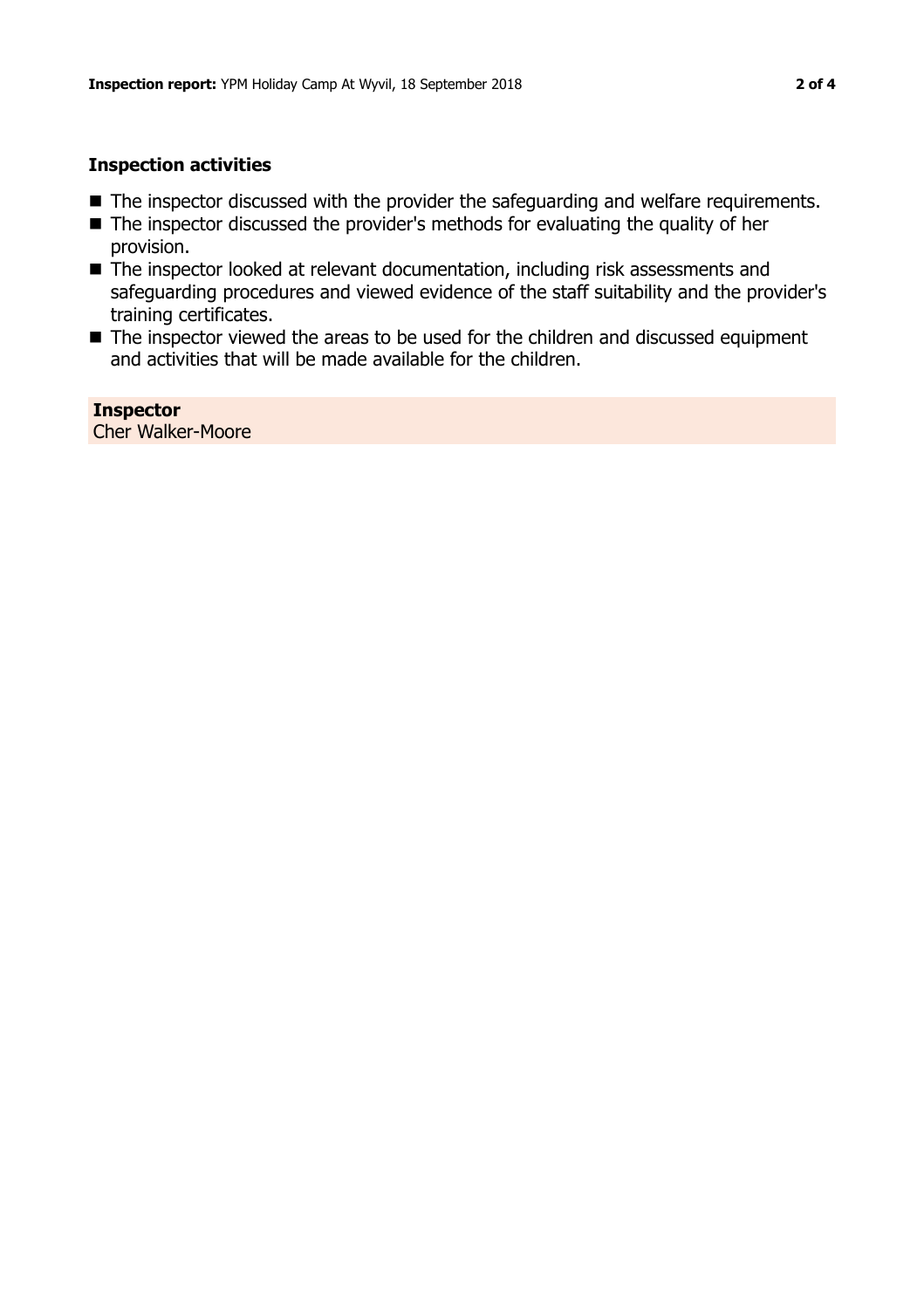### **Setting details**

| Unique reference number                             | EY539003                                                                             |  |
|-----------------------------------------------------|--------------------------------------------------------------------------------------|--|
| <b>Local authority</b>                              | Lambeth                                                                              |  |
| <b>Inspection number</b>                            | 10057027                                                                             |  |
| <b>Type of provision</b>                            | Sessional day care                                                                   |  |
| <b>Registers</b>                                    | Early Years Register, Compulsory Childcare<br>Register, Voluntary Childcare Register |  |
| Day care type                                       | Childcare on non-domestic premises                                                   |  |
| Age range of children                               | $0 - 0$                                                                              |  |
| <b>Total number of places</b>                       | 60                                                                                   |  |
| Number of children on roll                          | $\mathbf 0$                                                                          |  |
| Name of registered person                           | Young People Matter                                                                  |  |
| <b>Registered person unique</b><br>reference number | RP901078                                                                             |  |
| Date of previous inspection                         | Not applicable                                                                       |  |
| <b>Telephone number</b>                             | 0207 274 4503                                                                        |  |

YPM Holiday Camp At Wyvil registered in 2016. The club is open during school holidays only, from 8am to 6pm, Monday to Friday. The club manager holds a relevant qualification at level 3.

This inspection was carried out by Ofsted under sections 49 and 50 of the Childcare Act 2006 on the quality and standards of provision that is registered on the Early Years Register. The registered person must ensure that this provision complies with the statutory framework for children's learning, development and care, known as the early years foundation stage.

Any complaints about the inspection or the report should be made following the procedures set out in the guidance Complaints procedure: raising concerns and making complaints about Ofsted, which is available from Ofsted's website: www.ofsted.gov.uk. If you would like Ofsted to send you a copy of the guidance, please telephone 0300 123 4234, or email [enquiries@ofsted.gov.uk.](mailto:enquiries@ofsted.gov.uk)